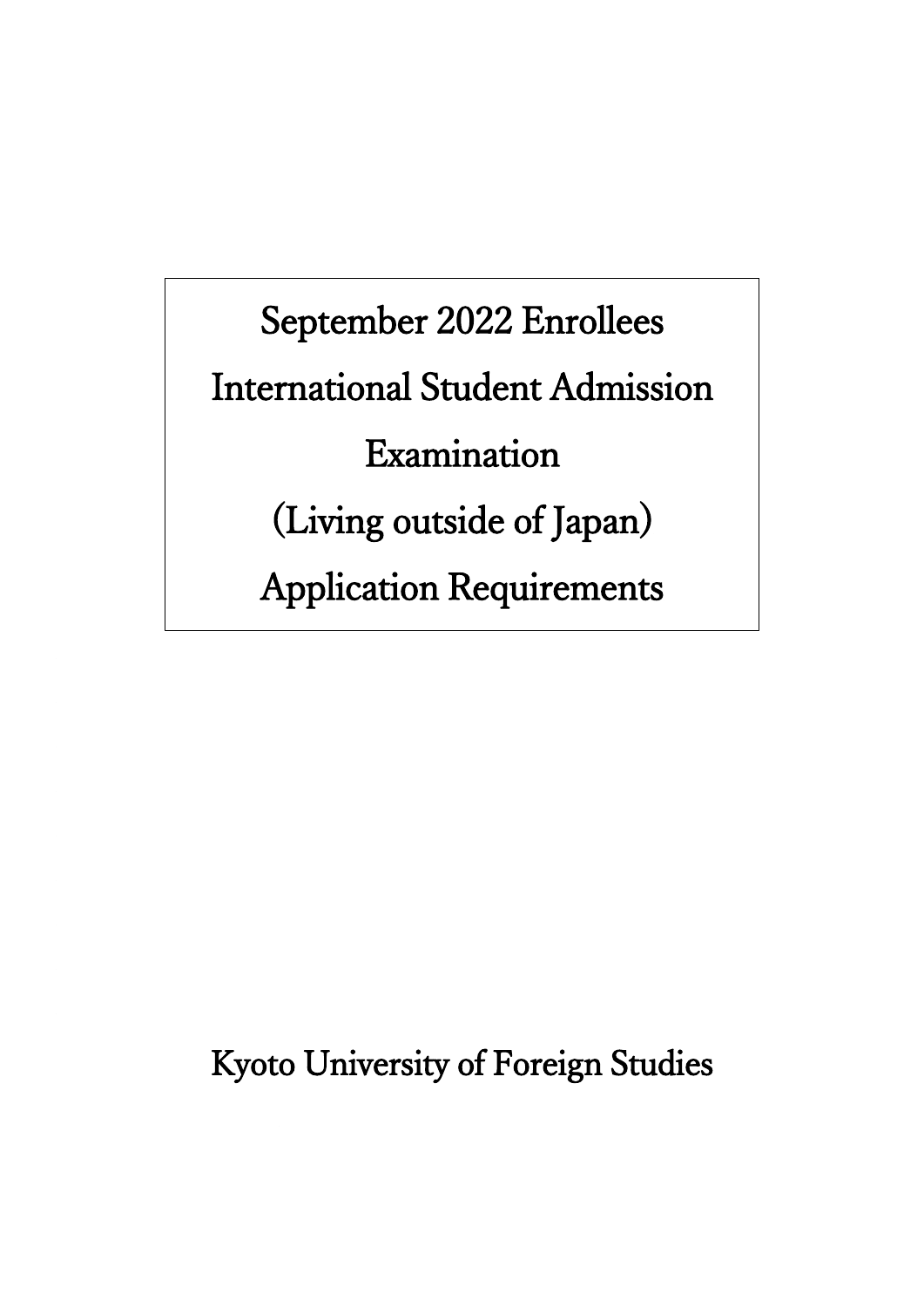#### University – Faculty of Global Engagement, Department of Global Studies; Admission Policy (Policy for Accepting Enrollees)

In order to receive the education stipulated in the graduation certification/degree conferral policy (diploma policy) and the curriculum organizational policy (curriculum policy), this department is seeking people who have the following necessary knowledge, skills, abilities, sense of purpose, and motivation. **[Students We are Seeking]** 

- ① Those who have high foreign language abilities including English, and wish to further improve their abilities.
- ② Those who are willing to take the initiative, think, decide, and act in any matter.
- ③ Those who actively promote international understanding by making full usage of their foreign language communication ability.
- ④ Those who are interested in various issues of the international community and want to engage in international cooperation.
- ⑤ Those who want to acquire specialized knowledge of international business, and play an active role in the community.

#### Handling of Personal Information

The personal information held by the Kyoto University of Foreign Studies (hereinafter referred to as "the university") in accordance with the application documents will be used for conducting entrance examinations, notifying the results of entrance examinations, sending admission procedure documents, and providing post-admission education to new students, preparation of statistical data in a non-personally identifiable form, provision of information necessary for the student life of new students, recruitment of students at the University, and other related work. Additionally, in providing various information to prospective students, we may provide it to Kyoto University of Foreign Studies Partners Co., Ltd. (a company wholly owned by the university).

Although we may outsource the data processing of personal information, we will supervise and manage it responsibly.

The management of personal information will be handled appropriately based on the "Rules for the Protection of Personal Information of Kyoto University of Foreign Studies".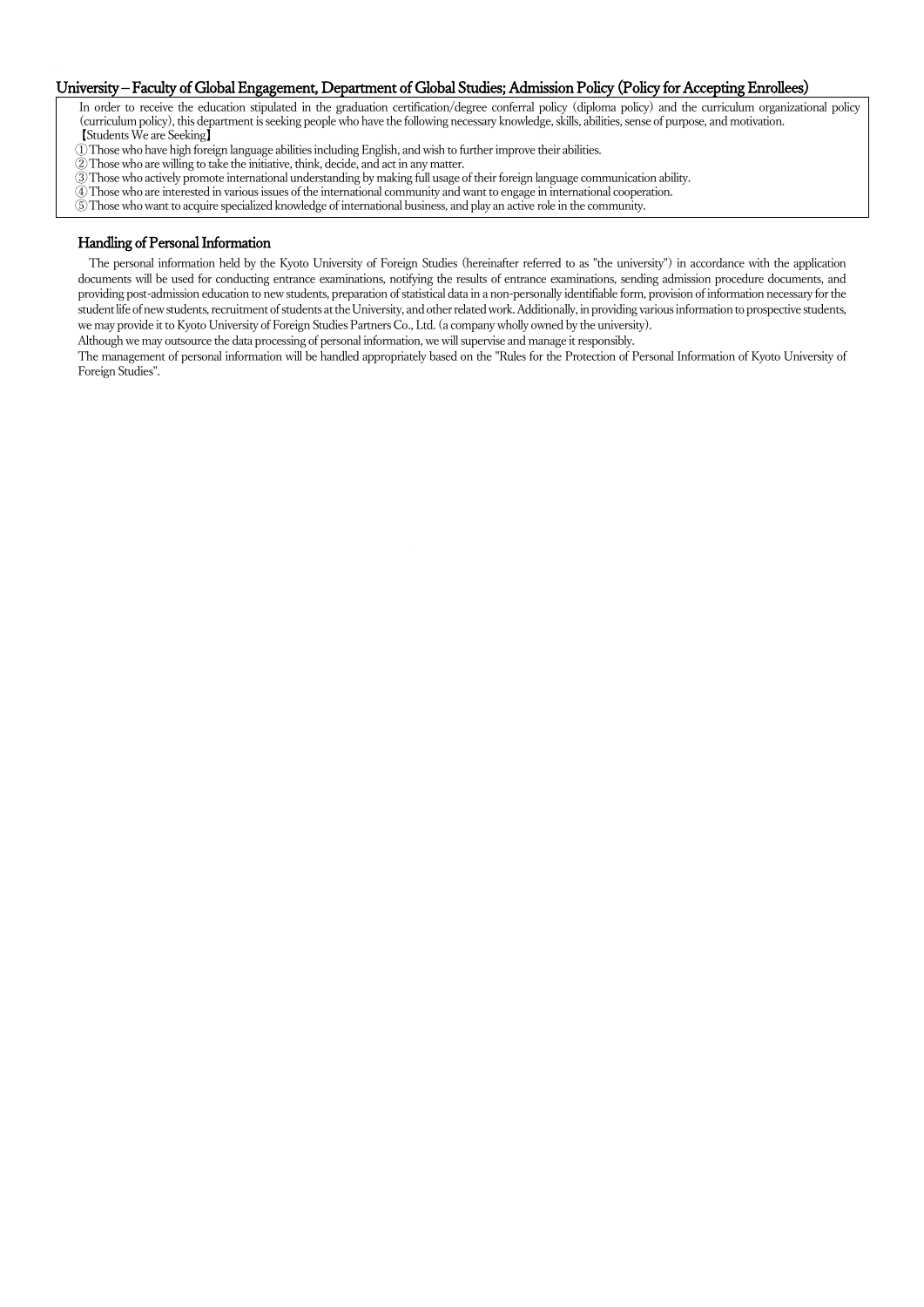# **CONTENTS**

**Important Announcement** 

The entrance exam schedule and application criteria may change due to the effects of coronavirus (COVID-19). Please be sure to check the university's website as necessary.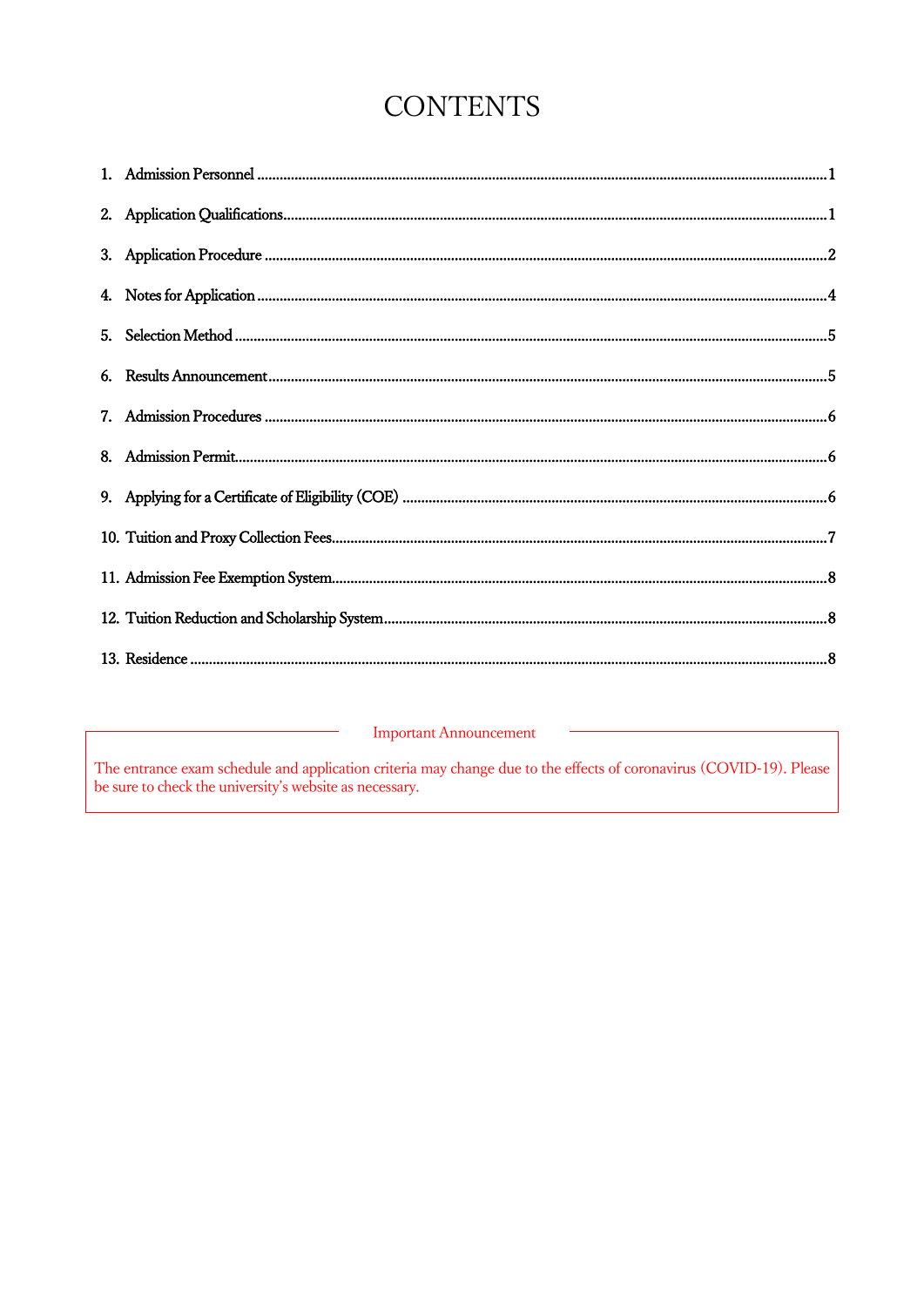## <span id="page-3-0"></span>1. Admission Personnel

| Faculty           | Department                   | Capacity | No. Accepted |  |
|-------------------|------------------------------|----------|--------------|--|
| Faculty of Global | Department of Global Studies | 30       | A few        |  |
| Engagement        |                              |          |              |  |

## <span id="page-3-1"></span>2. Application Qualifications

Those who are of a nationality other than Japanese, who live abroad, and who are applicable to any of the following  $(1)$  and  $(2)$ , and who meet  $(3)$ .

- (1) Those who have completed a 12-year course in school education in a foreign country, or those who are expected to complete it by September 19<sup>th</sup>, 2022, and who are qualified to enter a university in that country
- (2) Those who are recognized by the university as having the same or higher qualifications as (1) above (Including those who have completed a preparing course for universities or a foreign school equivalent to a 12-year course by the Minister of Education, Culture, Sports, Science and Technology)
- (3) Those who can submit **any of** the following that are a measure of English proficiency;  $\mathbb{O}\sim\mathbb{O}$  or those who are recognized by our university as having the same qualifications or higher as below:
	- ① Those who meet the following criteria, and can submit a certificate by the application period for a test administered from April 2017 or later

| Eiken<br>CSE                    | GTEC<br>(4 skills) | (4 skills) | TEAP<br>CBI | <b>DEFL</b><br>iBT | Cambridge<br>Assessment<br>±nglish | TOEIC<br>L&R | <b>TOEIC</b><br>∟&R, S&W | IELTS |
|---------------------------------|--------------------|------------|-------------|--------------------|------------------------------------|--------------|--------------------------|-------|
| 2150<br>$\cdot$ $\cdot$ $\cdot$ | .                  | 282        | 540         | $\cdots$ $\cdots$  | 155                                | Ί(           | .430                     | h     |

\* Limited to the official score for language tests taken from April 2017 or later.

\* TOEIC L&R, S&W are the total points obtained by multiplying the TOEIC S&W score by 2.5. \* TOEIC IP, TOEFL ITP and GTEC assessment are not accepted (group tests are not accepted in principle).

Only the academic module is accepted for IELTS.

Only the Test Date score is accepted for TOEFL iBT (My Best score is not accepted).

\* TOEFL iBT Special Home Edition, IELTS Indicator, etc. are also accepted.

- ② Those who are expected to graduate from, or have graduated from an English-speaking high school or international school(English track), or those who have a graduation certificate and transcript, or a university entrance examination pass certificate (New Zealand, Canada, etc.) certified by each country's government (including state governments)
- ③ An evaluation report certifying English proficiency equivalent to ① by the head of an educational institution, such as a high school or vocational school (university-designated form)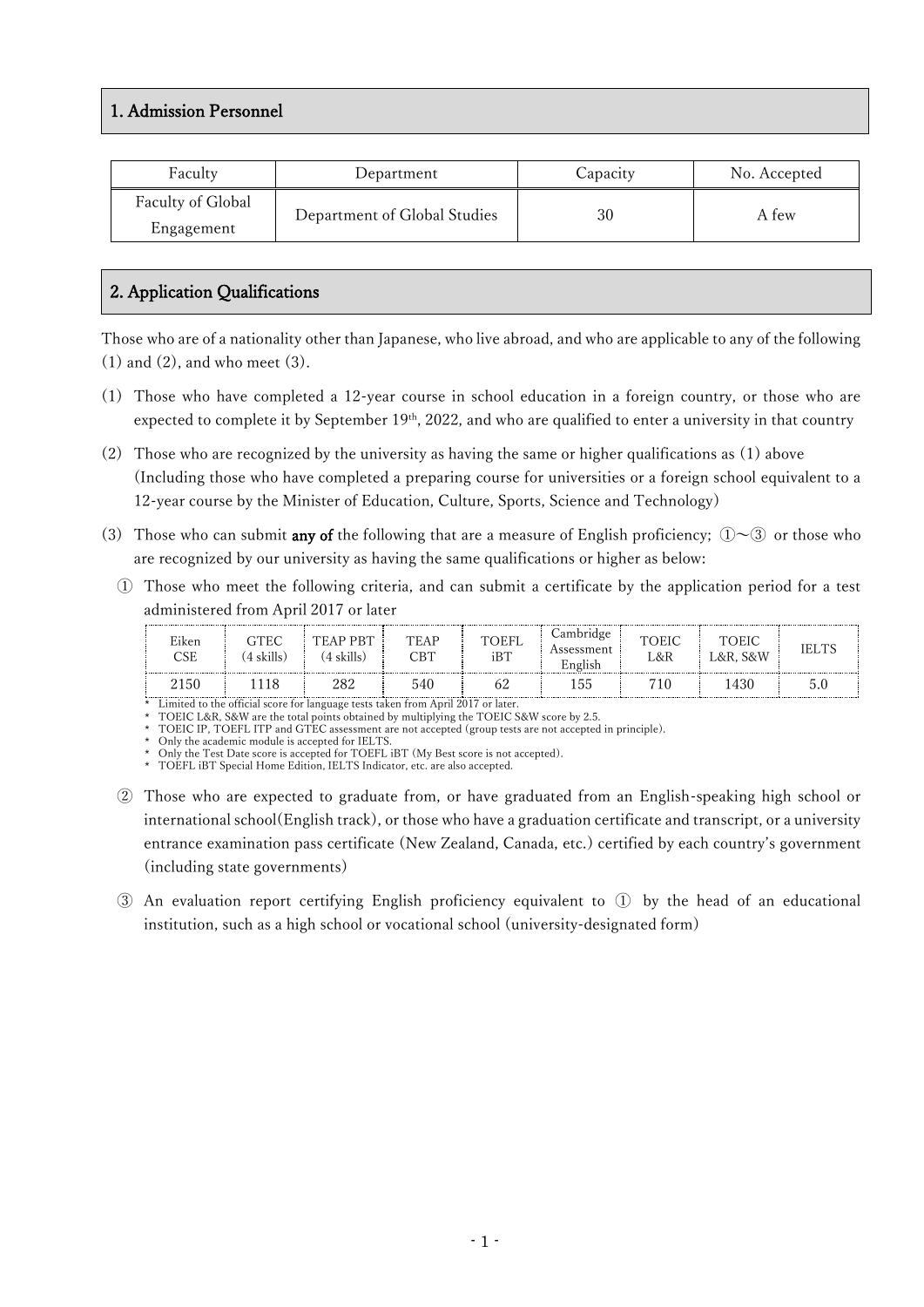### <span id="page-4-0"></span>3. Application Procedure

(1) Application Period

## May 17 (Tue) to June 1 (Wed), 2022 at 23:59 JST.

- (2) Application Method
	- ① Applications can be made through the Internet application system on the University's website from 09:00 JST on the first day of the application period.

## Kyoto University of Foreign Studies Internet Application System:

## (The Admissions Office Login Page)<https://admissions-office.net/ja/portal>

#### \*If you access the system for the first time, please create your own account first.

- ② Before sending your application documents, please compile all documents in PDF format and send them to the Admissions Center by email (Email: global@kufs.ac.jp).
- ③ Send all application documents in one envelope by EMS, DHL, or other international courier with tracking. Attach the address label (downloadable file) to the envelope. \*Use the tracking number to check the delivery status of your documents.
- ④ The Admissions Center may contact you regarding your application documents, so make sure you have set up a system to receive emails.
- In the unlikely event that your application documents arrive late, we will only accept your application if we can confirm that you have emailed us the PDF file and that you have sent the documents to us.

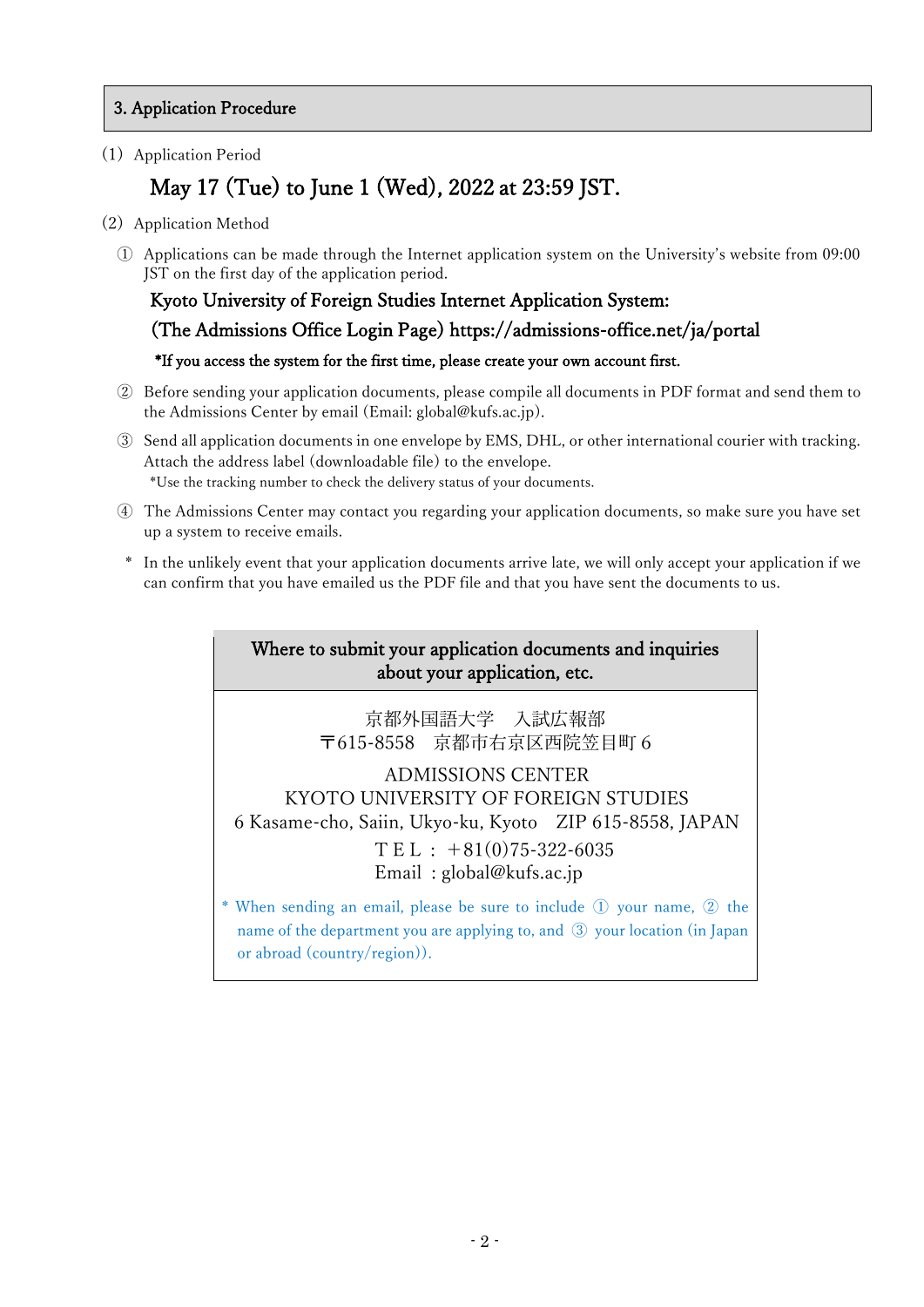## (3) Application Documents

| <b>Application Documents</b>                                                               | Style                                                                                                                                                                                                                                                                                                                                                                                                                                                                                                                 | Applicable Persons                                                                                                                                                                                                                                                                                                          |  |
|--------------------------------------------------------------------------------------------|-----------------------------------------------------------------------------------------------------------------------------------------------------------------------------------------------------------------------------------------------------------------------------------------------------------------------------------------------------------------------------------------------------------------------------------------------------------------------------------------------------------------------|-----------------------------------------------------------------------------------------------------------------------------------------------------------------------------------------------------------------------------------------------------------------------------------------------------------------------------|--|
| <b>Application Form</b>                                                                    | University-designated Form<br>Enter the application content from the "internet<br>application system," print the PDF out, fill in and submit<br>it.                                                                                                                                                                                                                                                                                                                                                                   | All applicants                                                                                                                                                                                                                                                                                                              |  |
| <b>Graduation</b> (Completion)<br>(2)<br>Certificate or<br><b>Certificate of Expected</b>  | Created by High School Principal<br>Applicants must indicate that they have graduated (will<br>graduate) from high school, and the date of graduation.<br>[No copies]<br>* In lieu of a transcript, students who have graduated from a<br>Chinese high school (middle school) may submit a Verification<br>Report of Higher Education Qualification Certificate (English<br>version) issued by the China Higher Education Student<br>Information and Career Center (CHSI). (including Japanese agent<br>institutions) | All applicants<br>* If for any reason you are unable to<br>submit an original document, you<br>must submit a Certified True Copy<br>certificate from your school,<br>embassy, consulate general, or<br>other official agency, proving that<br>the copy is the same as the original<br>document.                             |  |
| Graduation (Completion) or<br>Certificate of Eligibility for<br><b>University Entrance</b> | Certificate of Eligibility for University Entrance<br>issued by a foreign government (including state<br>governments)<br>(For high school graduates from Australia, Canada,<br>[No copies]<br>$etc.$ )                                                                                                                                                                                                                                                                                                                | Only if applicable                                                                                                                                                                                                                                                                                                          |  |
|                                                                                            | Created by University/Junior College President<br>[No copies]                                                                                                                                                                                                                                                                                                                                                                                                                                                         | University or junior college<br>graduates                                                                                                                                                                                                                                                                                   |  |
| 3 Academic Transcript                                                                      | Created by High School Principal<br>[No copies]                                                                                                                                                                                                                                                                                                                                                                                                                                                                       | All applicants                                                                                                                                                                                                                                                                                                              |  |
| *Must show grades and length<br>of study                                                   | Created by University/Junior College President<br>[No copies]                                                                                                                                                                                                                                                                                                                                                                                                                                                         | University<br>or junior<br>college<br>students/graduates must submit<br>with a high school certificate                                                                                                                                                                                                                      |  |
| Documents proving English proficiency, item (a), (b) or (C).                               |                                                                                                                                                                                                                                                                                                                                                                                                                                                                                                                       |                                                                                                                                                                                                                                                                                                                             |  |
| (a) Certificate of English<br>Qualification Examination<br>results                         | A certificate showing not only the total score, but<br>also the score for each item<br>*Please reference "2. Application Qualifications" <sup>(1)</sup> .<br>[Copies are acceptable]                                                                                                                                                                                                                                                                                                                                  |                                                                                                                                                                                                                                                                                                                             |  |
| (b) University Entrance<br>Examination pass/Qualified<br>Certificate                       | If you submit the same documents as application<br>documents (2), you may submit one material only.<br>*Please reference "2. Application Qualifications"2.<br>[No copies]                                                                                                                                                                                                                                                                                                                                             | All applicants                                                                                                                                                                                                                                                                                                              |  |
| (c) Certificate of English<br>Proficiency                                                  | University-designated Form<br>(Those who cannot submit (a))<br>*Please reference "2. Application Qualifications"3.<br>[No copies]                                                                                                                                                                                                                                                                                                                                                                                     |                                                                                                                                                                                                                                                                                                                             |  |
| <b>Passport Copy</b><br>(5)                                                                | A page where we can confirm your name, date of<br>birth, nationality, and face photo (currently valid)<br>and all pages showing your history of landing in<br>Japan to date                                                                                                                                                                                                                                                                                                                                           | All applicants<br>*If you have more than one<br>nationality, please submit copies of<br>all passports.<br>*If you do not have a passport or<br>your passport has expired, please<br>submit an official document, such<br>as a birth certificate or proof of<br>residency,<br>confirm<br>to<br>your<br>nationality and name. |  |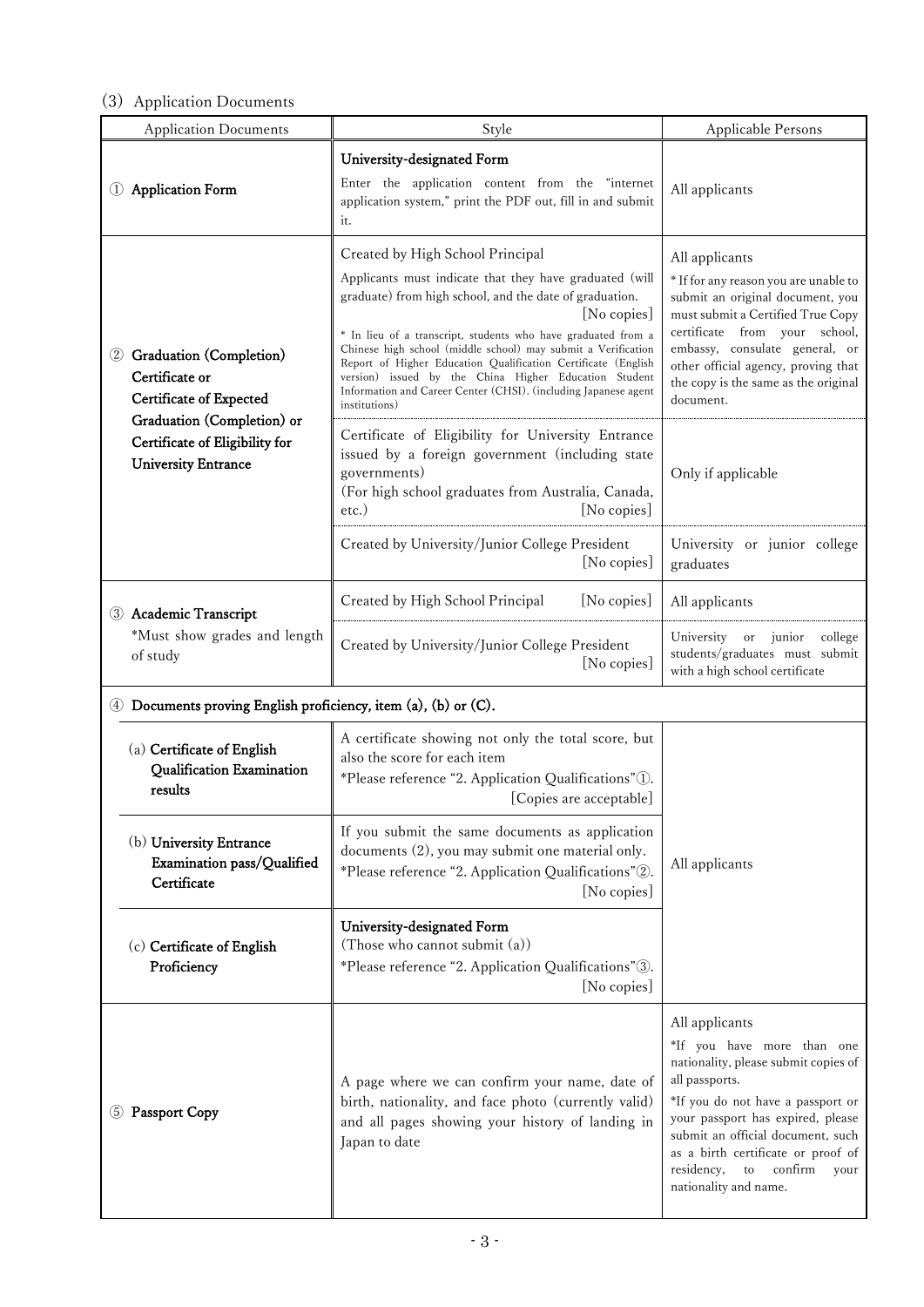| <b>Application Documents</b>                             | Style                                                                                                                                                                                                                                 | <b>Applicable Persons</b>                                                                                                             |
|----------------------------------------------------------|---------------------------------------------------------------------------------------------------------------------------------------------------------------------------------------------------------------------------------------|---------------------------------------------------------------------------------------------------------------------------------------|
| Certificate of Eligibility (COE)<br>(6)                  | A copy of your Certificate of Eligibility that clearly<br>shows all items<br>* If you are already enrolled in a Japanese language<br>school in Japan and have this certificate, you must<br>submit it.                                | Only if applicable<br>* Used when making inquiries to<br>the Immigration Bureau regarding<br>applications for status of<br>residence. |
| A copy of a valid Residence card                         | University-designated Form<br>* Residence status: Length of stay: Make a copy so<br>that the residence card number (12 digits) can be<br>clearly seen on the upper right side of the front (the<br>side where your photo can be seen) | Only if applicable<br>* Need to confirm visa term,<br>extension<br>changing<br>and<br><sub>on</sub><br>institution.                   |
| <b>Application for Admission Fee</b><br>(8)<br>Exemption | University-designated Form<br>Please attach a copy of the same admission<br>certificate or Notification of Results that you<br>submitted in application documents 4.                                                                  | Applicants who meet the criteria<br>for admission fee exemption (the<br>same amount will be refunded after<br>admission)              |

You may be asked to submit other documents as required by the university.

\* If the certificate is written in a language other than English or Japanese, it must be translated into Japanese and notarized by the school, embassy or consulate general.

## (4) Entrance Exam Fee: 20,000 yen (JPY)

\* Please complete your payment in the Internet system.

## <span id="page-6-0"></span>4. Notes for Application

- (1) Once paid, the entrance exam fee and the submitted application documents will not be refunded or returned for any reason.
- (2) If you do not apply at the time of your application, you will not be eligible for the admission fee exemption system.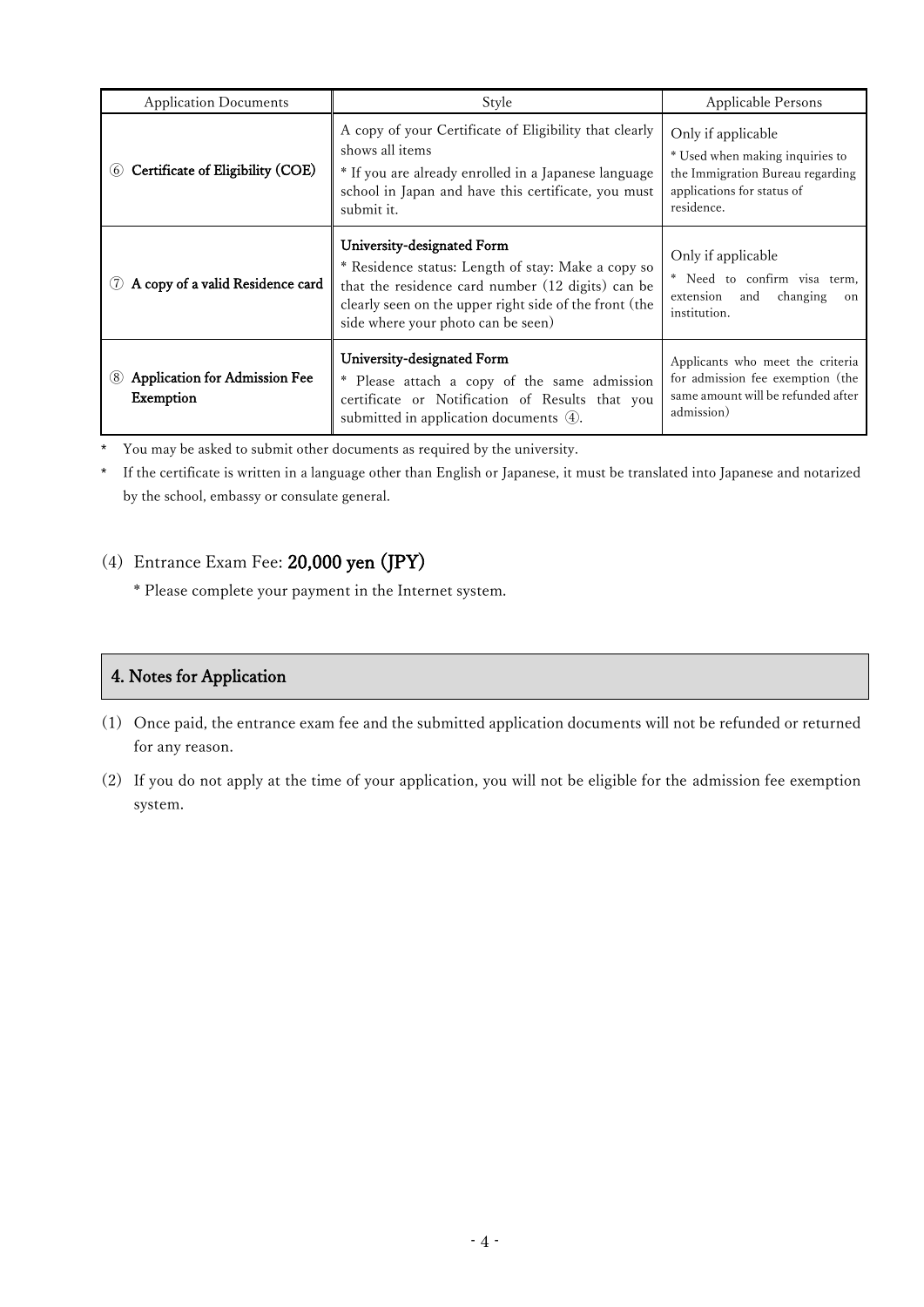#### <span id="page-7-0"></span>5. Selection Method

Applicants will be judged comprehensively based on their application documents and the online interview in English.

#### 【Online Interview Test】

Applicants whose applications have been confirmed (those who have submitted their application documents and paid the entrance exam fee) will be asked to conduct an online interview (both audio and video are valid) using ZOOM.

\* You will receive an email with the details of the online interview (ZOOM meeting ID, password, and individual admission number) and the interview time (including connection test). Please make sure to register the applicant's personal email address for the online application.

#### ・Interview Date & Time

#### Schedule (1): June 11 (Sat), 2022 (9:00AM-5:00PM (JST) at a time designated by the university)

#### Schedule ②: June 18 (Sat), 2022 (9:00AM-5:00PM (JST) at a time designated by the university)

\* Two dates are available, but applicants will be assigned to one of the above dates. The date and time will be determined by the University, and in no case will the applicant be able to choose their own date.

#### 【Connection Test】

A ZOOM connection test will be held at the following times. Please use this to confirm your volume and video. You have to take part.)

#### **Connection Test Date & Time**

#### Schedule (1): June 10 (Fri), 2022 (9:00AM-5:00PM (JST) at a time designated by the university)

#### Schedule ②: June 17 (Fri), 2022 (9:00AM-5:00PM (JST) at a time designated by the university)

\* Two dates are available, but applicants will be assigned to one of the above dates. The date and time will be determined by the University, and in no case will the applicant be able to choose their own date.

#### \* Disclaimer Regarding Online Interviews

This online interview test must be taken at the time designated by the university.

If you are unable to participate in the interview (both audio and video are valid) at the designated time for whatever reason, including environmental factors such as the internet environment and machine troubles, you will be rejected as absent, and the exam fee will not be refunded, and there are no measures for another interview.

#### <span id="page-7-1"></span>6. Results Announcement

#### (1) Announcement date

## June 24 (Fri), 2022

The results announcement will be notified to the applicant through the Internet System.

(2) We will not respond to any inquiries regarding acceptance or rejection by phone, postal mail, or email.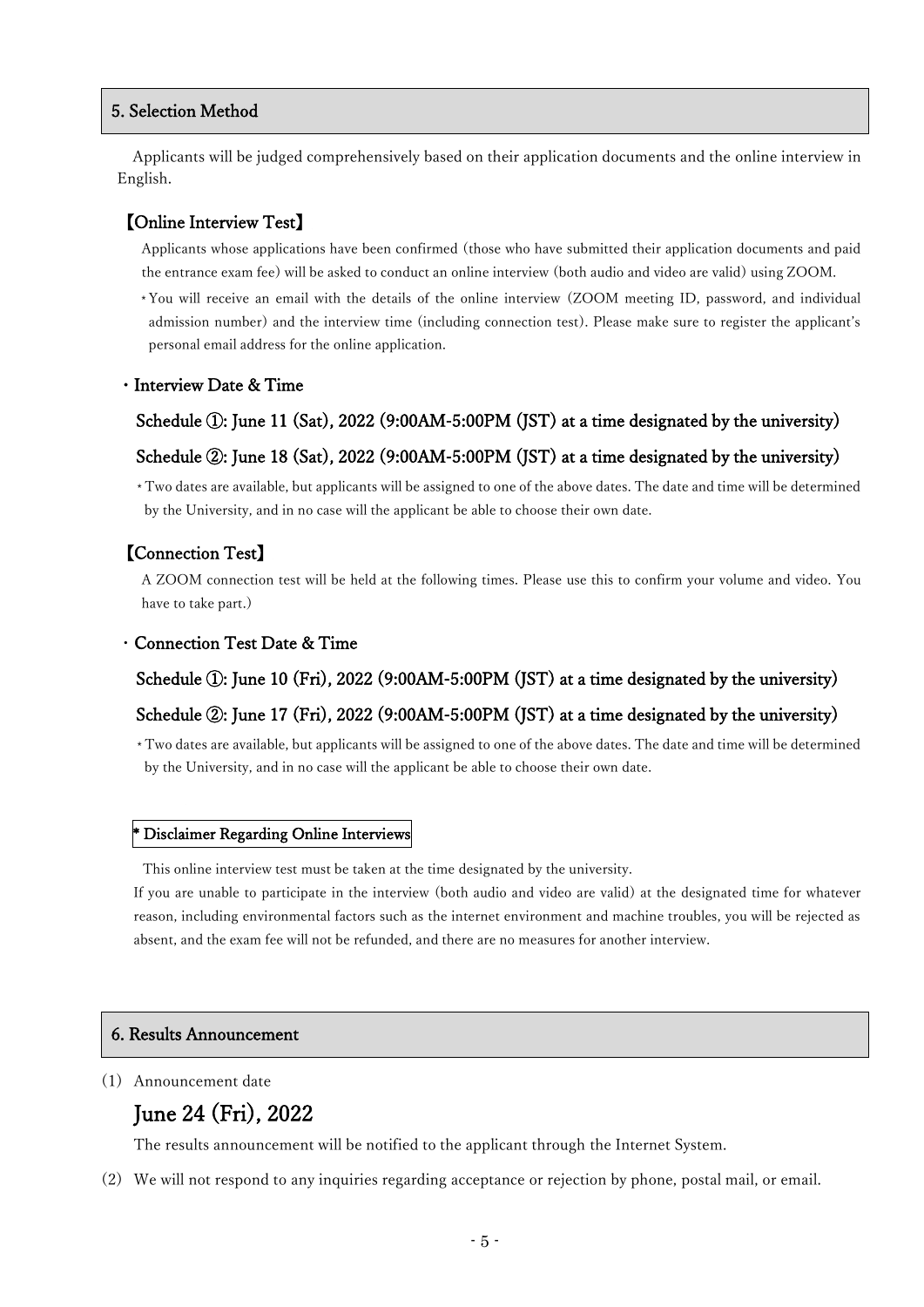#### <span id="page-8-0"></span>7. Admission Procedures

The admission procedures will be completed by paying the prescribed tuition and proxy collection fees, and submitting the admission procedure documents.

Therefore, successful applicants must complete the admission procedures by the next admission procedure deadline. Applicants who do not complete the admission procedures will not be accepted.

The university will not refund or return any paid tuition or proxy collection fees or submitted documents.

(1) Admission Procedures Deadline

## July 8 (Fri), 2022

(2) Tuition and Proxy Collection Fees Please refer to "10. Tuition and Proxy Collection Fees."

### <span id="page-8-1"></span>8. Admission Permit

An "admission permit" will be issued to those who have completed the prescribed admission procedures.

Although the admission qualification is granted by this admission permit, the admission may be revoked if it becomes clear that the application qualifications are not met after issuance.

#### <span id="page-8-2"></span>9. Applying for a Certificate of Eligibility (COE)

At the same time as the enrollment procedures, students will also apply for a Certificate of Eligibility (COE), which is necessary for applying for a college student visa.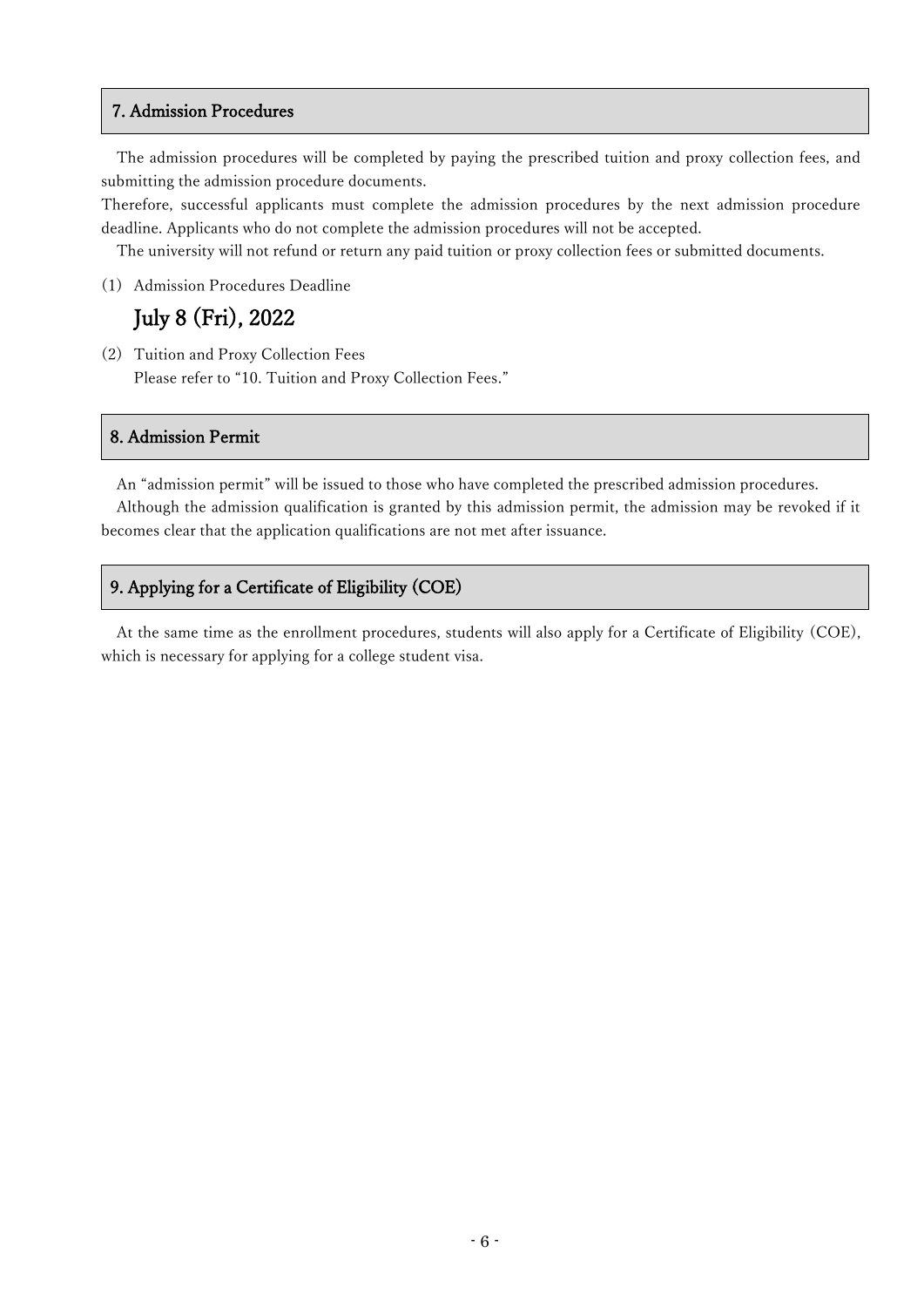#### <span id="page-9-0"></span>10. Tuition and Proxy Collection Fees

(1) Tuition and Proxy Collection Fees (2022 Academic Year)

| Semester<br>Item     |                                            | <b>Fall Semester</b> | Comments                            |  |
|----------------------|--------------------------------------------|----------------------|-------------------------------------|--|
|                      | <b>Enrollment Fee</b>                      | 230,000 yen          | Only at time of Admission Procedure |  |
|                      | Tuition Fee                                | 423,750 yen          |                                     |  |
| Tuition              | Education<br>Enhancement Fee               | $207,500$ yen        |                                     |  |
|                      | School Promotion<br>Cooperation Fee        | $10,000$ yen         | Only at time of Admission Procedure |  |
| Subtotal             |                                            | 871,250 yen          |                                     |  |
|                      | Supporters' Assoc.<br><b>Admission Fee</b> | $5,000$ yen          | Only at time of Admission Procedure |  |
|                      | Supporters' Assoc.<br>Fee                  | $10,000$ yen         |                                     |  |
| Proxy Collection Fee | Student Assoc.<br><b>Admission Fee</b>     | $1,000$ yen          | Only at time of Admission Procedure |  |
|                      | Student Assoc. Fee                         | 4,000 yen            |                                     |  |
| Subtotal             |                                            | 20,000 yen           |                                     |  |
| Total                |                                            | 891,250 yen          |                                     |  |

#### [Faculty of Global Engagement]

(2) You will be required to pay the Tuition Fee and Proxy Collection Fee for the Fall Semester at the time of admission procedure. The Tuition Fee for next academic year will inform in mid-March 2023.

(3) Tuition and Proxy Collection Fees for the 2nd and Subsequent Semester Students will be required to pay Tuition Fees (Tuition Fee and Education Enhancement Fee) and Proxy Collection Fees (Supporter's Assoc. Free and Student Assoc. Fee).

The tuition and education enhancement fees are subject to change due to changes in economic conditions.

- ① In addition to the Tuition Fee, Faculty of Global Engagement students pay a separate fee for participation in the Community Engagement Program, depending on the destination.
- ② In addition to tuition and proxy collection fees, there are additional fees for participation in various programs, such as practical training, study abroad, and internships.
- ③ Proxy collection fees (alumni association membership and lifetime membership) will be charged in the year of graduation.
- (4) The admission fee will be exempted (the same amount will be refunded after admission) to those who are eligible for the admission fee exemption system.